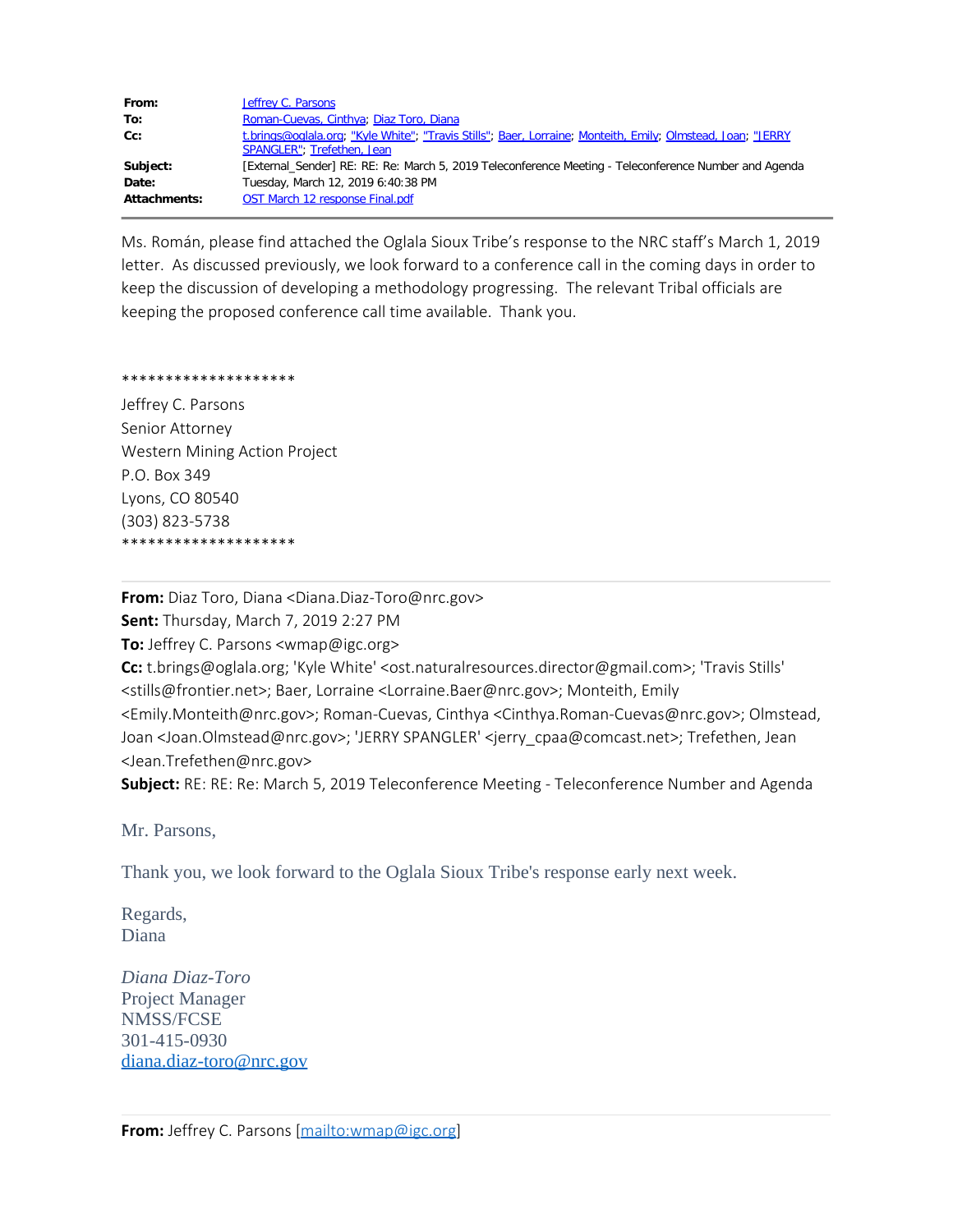**Sent:** Thursday, March 07, 2019 2:23 PM

**To:** Diaz Toro, Diana [<Diana.Diaz-Toro@nrc.gov](mailto:Diana.Diaz-Toro@nrc.gov)>

**Cc:** [t.brings@oglala.org;](mailto:t.brings@oglala.org) 'Kyle White' [<ost.naturalresources.director@gmail.com](mailto:ost.naturalresources.director@gmail.com)>; 'Travis Stills' [<stills@frontier.net](mailto:stills@frontier.net)>; Baer, Lorraine [<Lorraine.Baer@nrc.gov](mailto:Lorraine.Baer@nrc.gov)>; Monteith, Emily [<Emily.Monteith@nrc.gov](mailto:Emily.Monteith@nrc.gov)>; Roman-Cuevas, Cinthya <[Cinthya.Roman-Cuevas@nrc.gov](mailto:Cinthya.Roman-Cuevas@nrc.gov)>; Olmstead, Joan <[Joan.Olmstead@nrc.gov>](mailto:Joan.Olmstead@nrc.gov); 'JERRY SPANGLER' [<jerry\\_cpaa@comcast.net](mailto:jerry_cpaa@comcast.net)>; Trefethen, Jean [<Jean.Trefethen@nrc.gov](mailto:Jean.Trefethen@nrc.gov)>

**Subject:** [External\_Sender] RE: Re: March 5, 2019 Teleconference Meeting - Teleconference Number and Agenda

Thank you Ms. Diaz-Toro, we are working on a response to NRC Staff. However, the NRC Staff's request for concrete positions rather than the give and take discussion that was anticipated, along with the need to coordinate availability of Tribal officials and counsel, necessitates a bit more time. We currently anticipate getting back to you early next week, in time to plan for a conference call on the  $13<sup>th</sup>$ . Thank you.

## \*\*\*\*\*\*\*\*\*\*\*\*\*\*\*\*\*\*\*\*

Jeffrey C. Parsons Senior Attorney Western Mining Action Project P.O. Box 349 Lyons, CO 80540 (303) 823-5738 \*\*\*\*\*\*\*\*\*\*\*\*\*\*\*\*\*\*\*\*

**From:** Diaz Toro, Diana <[Diana.Diaz-Toro@nrc.gov](mailto:Diana.Diaz-Toro@nrc.gov)> **Sent:** Wednesday, March 6, 2019 1:23 PM **To:** Jeffrey C. Parsons <**wmap@igc.org> Cc:** [t.brings@oglala.org;](mailto:t.brings@oglala.org) Oglala Sioux THPO - Kyle White [\(ostnrranrd@gwtc.net](mailto:ostnrranrd@gwtc.net)) [<ostnrranrd@gwtc.net](mailto:ostnrranrd@gwtc.net)>; Travis Stills [<stills@frontier.net](mailto:stills@frontier.net)>; Baer, Lorraine [<Lorraine.Baer@nrc.gov](mailto:Lorraine.Baer@nrc.gov)>; Monteith, Emily [<Emily.Monteith@nrc.gov](mailto:Emily.Monteith@nrc.gov)>; Roman-Cuevas, Cinthya [<Cinthya.Roman-](mailto:Cinthya.Roman-Cuevas@nrc.gov)[Cuevas@nrc.gov](mailto:Cinthya.Roman-Cuevas@nrc.gov)>; Olmstead, Joan <[Joan.Olmstead@nrc.gov](mailto:Joan.Olmstead@nrc.gov)>; JERRY SPANGLER [<jerry\\_cpaa@comcast.net](mailto:jerry_cpaa@comcast.net)>; Trefethen, Jean [<Jean.Trefethen@nrc.gov](mailto:Jean.Trefethen@nrc.gov)> **Subject:** RE: Re: March 5, 2019 Teleconference Meeting - Teleconference Number and Agenda

Dear Mr. Parsons,

The NRC staff is considering your request to reschedule the planned March 5, 2019 meeting for the week of March 11. Before confirming a date, however, we would like to understand if we can expect a written response by this Friday, March 8, 2019. Based on the Tribe's concerns and requests we heard on February 19 and 22, we need to understand the Tribe's willingness to proceed within the previously negotiated parameters.

As mentioned in my earlier email, we held the call open for some additional time in case other Tribes intended to call. Mr. Ben Rhodd of the Rosebud Sioux Tribe, who called into the meeting and followed-up via e-mail, shared that some of the invited Tribes are not available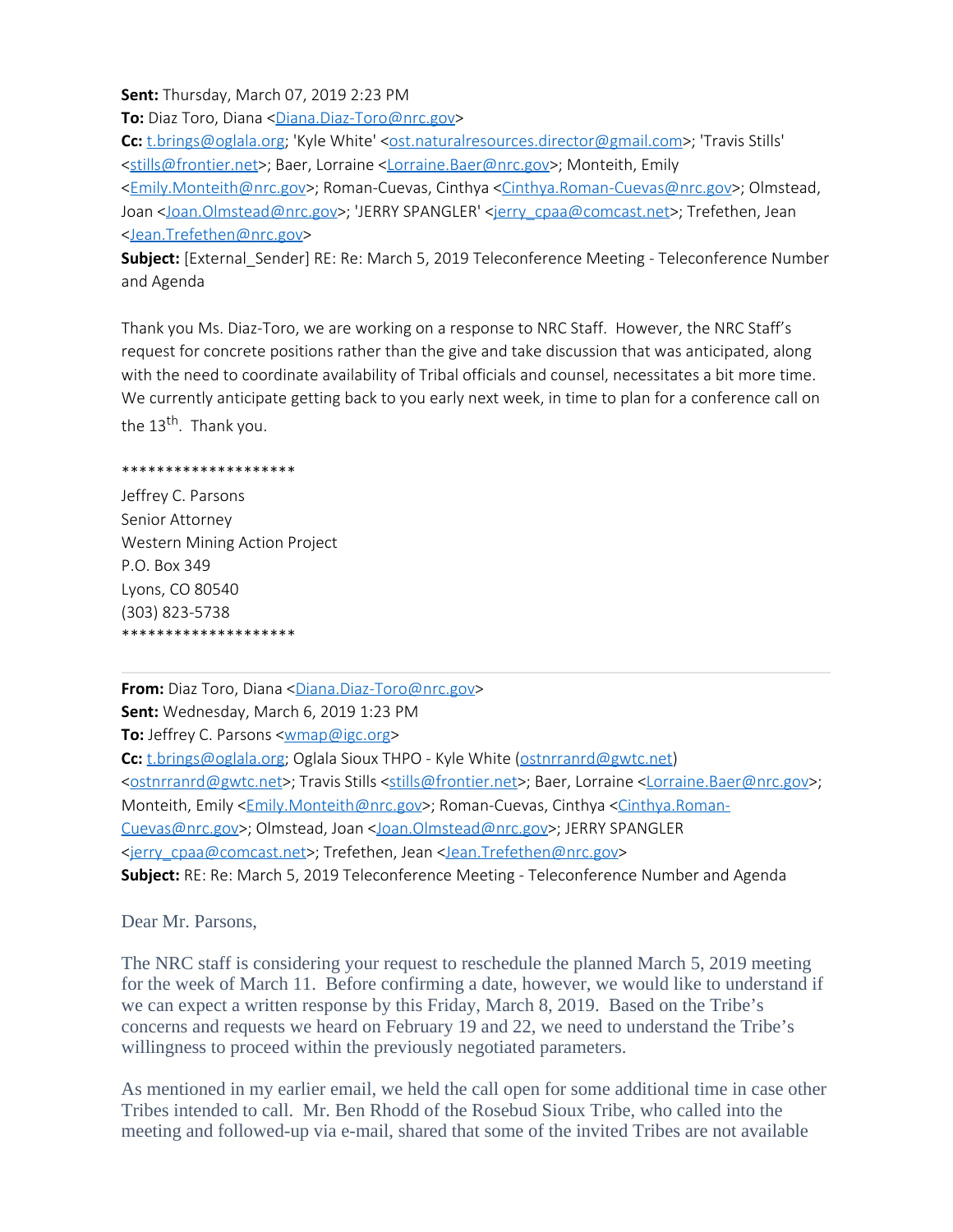on March 12. Based on the availability of the invited Tribes, we are proposing the following alternative dates for a potential follow-up meeting:

Wednesday, March 13 at 1:00pm MT (3:00pm ET) Thursday, March 14 at 10:00am MT (12:00pm ET) or 1:00pm MT (3:00pm ET)

Regards, Diana

*Diana Diaz-Toro* Project Manager NMSS/FCSE 301-415-0930 [diana.diaz-toro@nrc.gov](mailto:diana.diaz-toro@nrc.gov)

**From:** Diaz Toro, Diana **Sent:** Tuesday, March 05, 2019 12:12 PM **To:** Jeffrey C. Parsons <**wmap@igc.org> Cc:** [t.brings@oglala.org;](mailto:t.brings@oglala.org) Oglala Sioux THPO - Kyle White [\(ostnrranrd@gwtc.net](mailto:ostnrranrd@gwtc.net)) [<ostnrranrd@gwtc.net](mailto:ostnrranrd@gwtc.net)>; Travis Stills [<stills@frontier.net](mailto:stills@frontier.net)>; Baer, Lorraine [<Lorraine.Baer@nrc.gov](mailto:Lorraine.Baer@nrc.gov)>; Monteith, Emily [<Emily.Monteith@nrc.gov](mailto:Emily.Monteith@nrc.gov)>; Roman-Cuevas, Cinthya [<Cinthya.Roman-](mailto:Cinthya.Roman-Cuevas@nrc.gov)[Cuevas@nrc.gov](mailto:Cinthya.Roman-Cuevas@nrc.gov)>; Olmstead, Joan <[Joan.Olmstead@nrc.gov](mailto:Joan.Olmstead@nrc.gov)>; JERRY SPANGLER [<jerry\\_cpaa@comcast.net](mailto:jerry_cpaa@comcast.net)>; Trefethen, Jean [<Jean.Trefethen@nrc.gov](mailto:Jean.Trefethen@nrc.gov)> **Subject:** RE: Re: March 5, 2019 Teleconference Meeting - Teleconference Number and Agenda

Mr. Parsons,

Thank you for letting us know you will not be participating in the meeting today. We will hold the call open for 15 minutes in case other Tribes intended to call in to inform them that the meeting has been canceled.

We look forward to the Oglala Sioux Tribe's response by March 8.

Regards, Diana

*Diana Diaz-Toro* Project Manager NMSS/FCSE 301-415-0930 [diana.diaz-toro@nrc.gov](mailto:diana.diaz-toro@nrc.gov)

**From:** Jeffrey C. Parsons  $[\text{mailto:wmap@ige.org}]$ **Sent:** Tuesday, March 05, 2019 11:44 AM **To:** Diaz Toro, Diana [<Diana.Diaz-Toro@nrc.gov](mailto:Diana.Diaz-Toro@nrc.gov)> **Cc:** [t.brings@oglala.org;](mailto:t.brings@oglala.org) Oglala Sioux THPO - Kyle White [\(ostnrranrd@gwtc.net](mailto:ostnrranrd@gwtc.net)) [<ostnrranrd@gwtc.net](mailto:ostnrranrd@gwtc.net)>; Travis Stills [<stills@frontier.net](mailto:stills@frontier.net)>; Baer, Lorraine [<Lorraine.Baer@nrc.gov](mailto:Lorraine.Baer@nrc.gov)>;